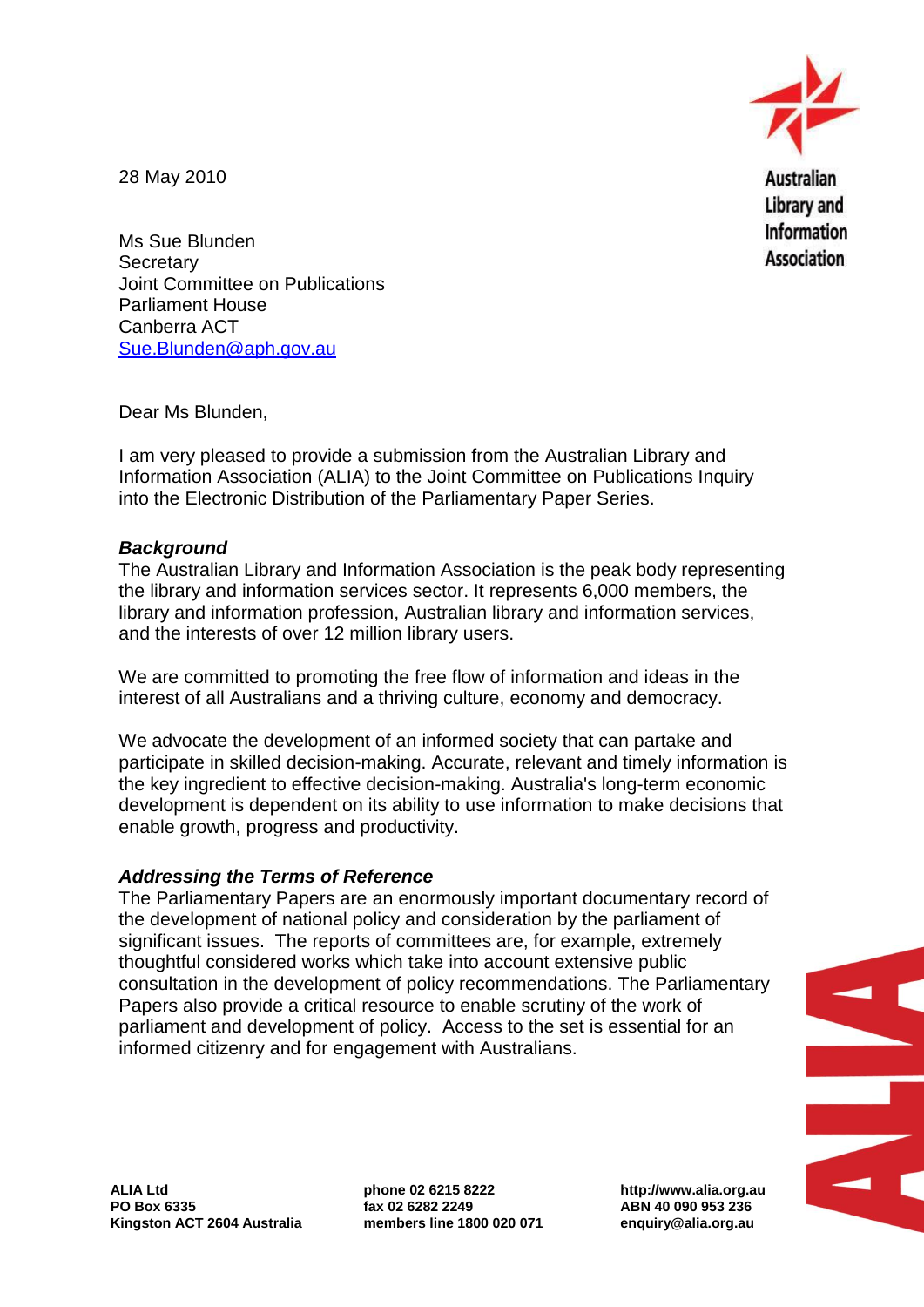Increasingly Australians are accessing information such as the Parliamentary Papers online. Finding the papers online is a considerable challenge, as noted by the Australian National Audit Office report *Online Availability of Government Entities' Documents Tabled in the Australian Parliament* [\(http://www.anao.gov.au/uploads/documents/2008-09\\_Audit\\_Report\\_37.pdf\)](http://www.anao.gov.au/uploads/documents/2008-09_Audit_Report_37.pdf), with some papers simply not being available in electronic form.

Australia has a proud history of publishing and distributing parliamentary and government information. Government information was the earliest material printed in the colony. The Sydney Gazette and New South Wales Advertiser, first published in 5 March 1803, is Australia's first government publication and newspaper providing information to the then small population. It was basically a weekly official medium for the publication of official notices. Indeed the masthead prominently stated, "Published by Authority".

Since then government and parliamentary information has grown vastly to many thousands of reports and papers each year. For an informed nation we suggest that:

- 1. It would be very beneficial for all documents tabled in Parliament that are ordered to be printed to be made available through the Parliament in electronic form with strategies to ensure long term access. This would enable Australians to see this great national resource in a single place, without facing barriers of the current environment where some papers are not available electronically and other are extremely difficult to locate. It would also enable these very significant materials to be located together as a documentary record of the Parliament and its consideration of national issues. Such a repository would also eliminate the current problems of agencies changing names and web sites and "cleansing" their websites of older material
- 2. It is vital that access be on the basis of long term permanent access to ensure that the nation's records are available for contemporary and historical purposes. Destroying or deleting historic materials would not be consistent with the philosophy of a strong, informed democracy. Destruction of these resources would limit the ability of citizens to engage effectively in policy development and democratic processes.
- 3. We do not believe that there are technological barriers. If the publications were stored electronically by the Parliament and made accessible on the web, access would be through the website as well as search engines. Accessibility is, however an important issue. The papers need to be made available in a way that ensures accessibility standards are met and those with print disabilities can read or hear the content of the publications.
- 4. I recommend that the document be stored together with the metadata that is the descriptions of the Parliamentary Papers such as author, title and Parliamentary Paper number. I recommend that in addition to storing